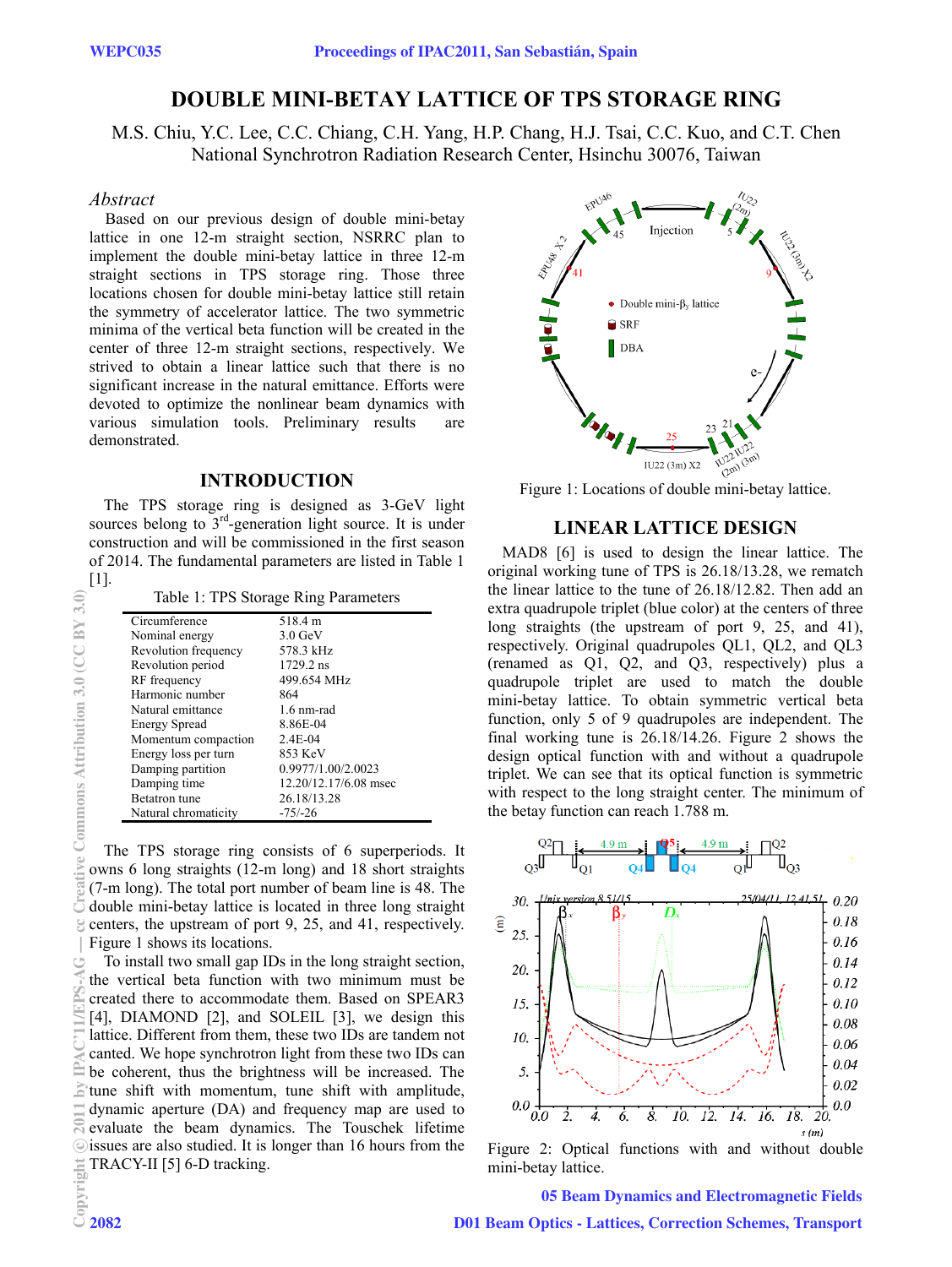## **NONLINEAR BEAM DYNAMICS**

Firstly, we use OPA [7] to optimize the chromatic and harmonic sextupole strengths by choosing appropriate weighting factors for the nonlinear driving terms to try to get larger dynamic aperture. Huge amount of different combinations of weighting factors are tried. It is very time consuming. After getting reasonable dynamic aperture, then we use TRACY-II to calculate the tune shifts with momentum, tune shift with amplitude, dynamic aperture and the frequency map. The chromaticities are corrected to small positive values by adjusting the chromatic sextupoles' strengths.

 Figure 3 shows the tune shift with momentum. There is no crossover between -4% and 3%. Figure 4 shows the tune shift with amplitude. Particle will get lost if the displacement of vertical direction is greater than 12 mm.





Figure 4: Tune shift with amplitude in (a) horizontal and (b) vertical direction.

05 Beam Dynamics and Electromagnetic Fields

D01 Beam Optics - Lattices, Correction Schemes, Transport 2083

 Figure 5 shows dynamic aperture and frequency map. The simulation conditions consider multipole errors,  $1\%$ emittance coupling, and chamber limit but without ID kick map. The fifth-order resonance line  $3v_x - 2v_y =$ 107 cause particle loss. The multiple errors and chamber limit are listed in Table 2 and 3.



Figure 5: (a) Dynamic aperture (on-momentum) tracked at long straight center with  $\beta_x = 9.88$ m and  $\beta_y = 6.08$ m, and multipole errors, 1% emittance coupling, and chamber limit but without ID kick map.

#### Table 2: Multipole errors of TPS storage ring (DM: dipole. QM: quadrupole. SM: sextupole)

| multipole errors, 1% emittance coupling, and chamber<br>limit but without ID kick map. |                      |               |                                               |               |           |      |
|----------------------------------------------------------------------------------------|----------------------|---------------|-----------------------------------------------|---------------|-----------|------|
|                                                                                        |                      |               | Table 2: Multipole errors of TPS storage ring |               |           |      |
|                                                                                        |                      |               | (DM: dipole. QM: quadrupole. SM: sextupole)   |               |           |      |
| <b>DM</b>                                                                              |                      |               | QM                                            | <b>SM</b>     |           |      |
| <b>B1/B0</b>                                                                           | $\pm 5$              | A2/B1         | $\pm 3$                                       | <b>B0/B2</b>  | ±5        |      |
| B2/B0                                                                                  | $-5+2$               | <b>B0/B1</b>  | ±5                                            | <b>B1/B2</b>  | ±10       |      |
| <b>B3/B0</b>                                                                           | ±2                   | B2/B1         | ±2                                            | <b>B3/B2</b>  | $\pm 2$   |      |
| <b>B4/B0</b>                                                                           | 5±2                  | <b>B3/B1</b>  | $\pm 3$                                       | <b>B4/B2</b>  | $\pm 3$   |      |
| <b>B5/B0</b>                                                                           | $\pm 1$              | <b>B4/B1</b>  | $\pm 1$                                       | <b>B5/B2</b>  | $\pm 0.5$ |      |
| <b>B6/B0</b>                                                                           | $-2+0.2$             | <b>B5/B1</b>  | $0\pm1$                                       | <b>B6/B2</b>  | $\pm 0.5$ |      |
| <b>B8/B0</b>                                                                           | $-0.6 \pm 0.6$ B9/B1 |               | $0\pm1$                                       | <b>B7/B2</b>  | $\pm 0.1$ |      |
| rest term                                                                              | $\pm 0.1$            | <b>B13/B1</b> | $0\pm1$                                       | <b>B8/B2</b>  | $0\pm1$   |      |
|                                                                                        |                      | <b>B17/B1</b> | $0\pm1$                                       | <b>B14/B2</b> | $0\pm1$   |      |
|                                                                                        |                      | <b>B21/B1</b> | $0\pm1$                                       | <b>B20/B2</b> | $0\pm1$   |      |
|                                                                                        |                      | rest term     | $\pm 0.1$                                     | <b>B26/B2</b> | $0\pm1$   |      |
|                                                                                        |                      |               |                                               | rest term     | $\pm 0.1$ |      |
|                                                                                        |                      |               | $B_n/B_M$ (a) 25mm (*E-4)                     |               |           |      |
|                                                                                        |                      |               | Table 3: Chamber limit                        |               |           |      |
| ID                                                                                     |                      |               | Length (m) Vertical (mm) Horizontal (mm)      |               |           |      |
| <b>IU22</b>                                                                            | $\overline{2}$       | $\pm 3.5$     |                                               | ±34           |           |      |
| <b>IU22</b>                                                                            | 3.08                 | $\pm 3.5$     |                                               |               | $\pm 34$  |      |
| EPU48                                                                                  | 3.44                 | $\pm 3.9$     |                                               |               | ±34       |      |
| EPU <sub>46</sub>                                                                      | 3.8                  |               | $\pm 6.5$                                     | ±34           |           |      |
| <b>Beam Pipe</b>                                                                       |                      |               | ±15                                           | ±34           |           |      |
|                                                                                        |                      |               |                                               |               |           |      |
|                                                                                        |                      |               |                                               |               |           |      |
|                                                                                        |                      |               |                                               |               |           | 2083 |

| Table 3: Chamber limit |      |           |                                          |  |  |  |
|------------------------|------|-----------|------------------------------------------|--|--|--|
| ID                     |      |           | Length (m) Vertical (mm) Horizontal (mm) |  |  |  |
| IU22                   |      | $\pm 3.5$ | $\pm 34$                                 |  |  |  |
| IU22                   | 3.08 | $\pm 3.5$ | $\pm 34$                                 |  |  |  |
| EPU48                  | 3.44 | $\pm 3.9$ | $\pm 34$                                 |  |  |  |
| EPU <sub>46</sub>      | 3.8  | $\pm 6.5$ | $\pm 34$                                 |  |  |  |
| <b>Beam Pipe</b>       |      | ±15       | $\pm 34$                                 |  |  |  |